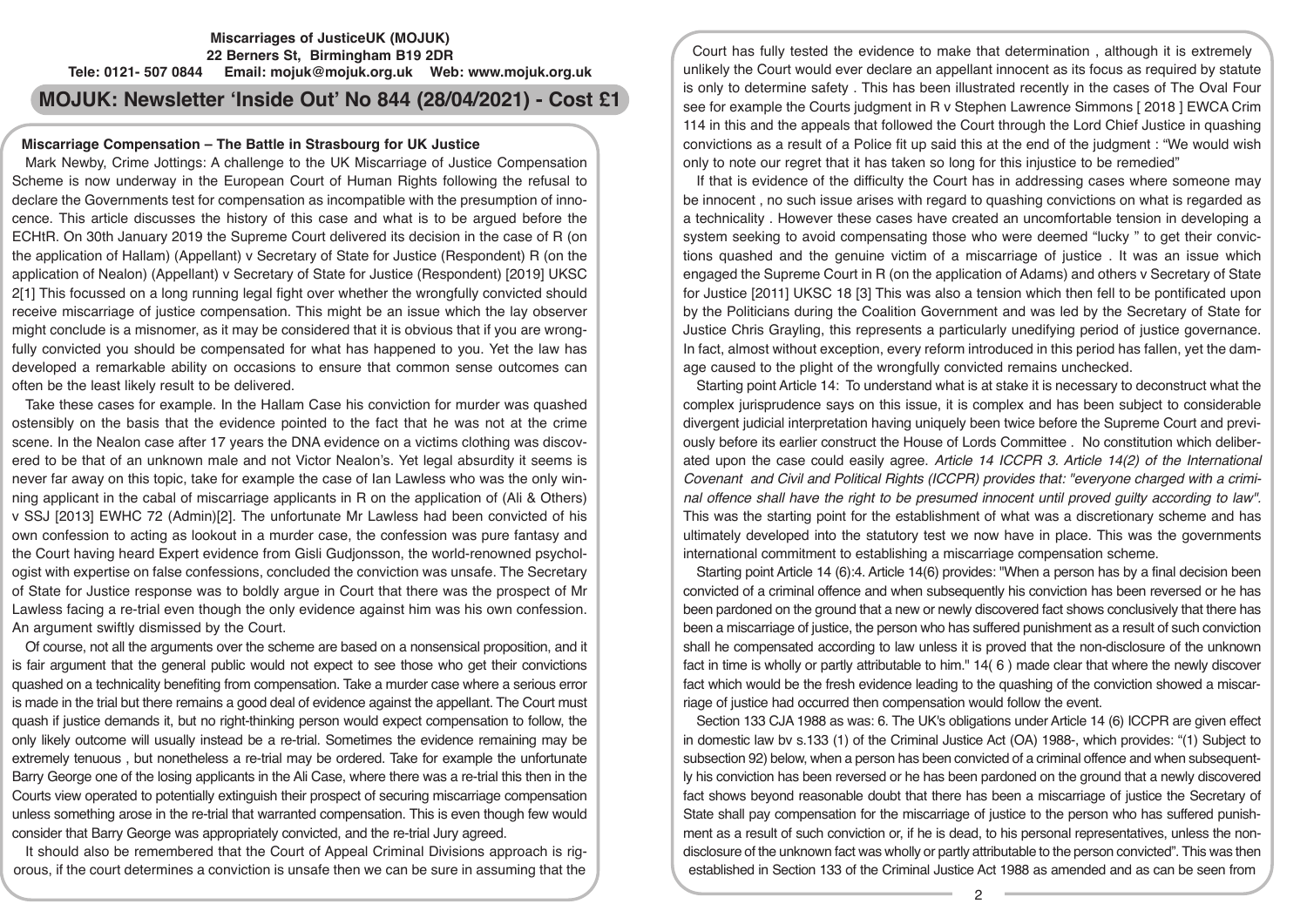the above slide , the original test required it to be shown beyond reasonable doubt that that as a result of the newly discovered fact that there had been a miscarriage of justice .

This led to a range of jurisprudence on the issue as various applications for compensation which were refused brought challenges before the Court . There was a focus on what amounted ot a miscarriage of justice and this was considered by the House of Lords in R (Mullen) v Secretary of State for the Home Department [2004] UKHL 18; [2005] 1 AC 1 .

This case rested on a judicial disagreement between Lord Steyn and Lord Bingham on what amounted ot a miscarriage of justice. Lord Steyn expressed the view that this phrase only extended to the conviction of someone subsequently shown to be innocent. Lord Bingham of Cornhill expressed doubt as to whether this was correct. Both were agreed that section 133 was enacted to give effect to article 14(6) and that the meaning of the latter should govern the interpretation of the section. They were not, however, agreed as to the meaning of article 14(6). Other decisions included R (Murphy) v Secretary of State for the Home Department [2005] EWHC 140 (Admin), [2005] 1 WLR 3516; R (Clibery) v Secretary of State for the Home Department [2007] EWHC 1855 (Admin); In re Boyle's Application [2008] NICA 35; R (Allen) (formerly Harris) v Secretary of State for Justice [2008] EWCA Civ 808, [2009] 2 All ER 1; R (Siddall) v Secretary of State for Justice [2009] EWHC 482 (Admin).

When the Supreme Court was tasked to clear the matter up in Adams they adopted a modified description of the 4 tests advanced by Lord Dyson in the Court of Appeal namely: Where it showed a defendant was innocent of the crime ('category 1') Where it was such that, had it been available at the time of the trial, no reasonable jury could properly have convicted the defendant ('category 2'): Where it rendered the conviction unsafe in that, had it been available at the trial, a reasonable jury might or might not have convicted the defendant ('category 3'): Where something had gone seriously wrong in the investigation of the offence or the conduct of the trial resulting in the conviction of someone who should not have been convicted ('category 4').

The Court concluded that Category 1 cases were clearly covered by s 133. However, the majority (Lord Phillips, Lord Hope, Lady Hale, Lord Kerr and Lord Clarke) held that the ambit of s 133 was not restricted to category 1 as it would deprive of compensation some defendants who were in fact innocent but could not establish this beyond reasonable doubt. The Majority considered that a wider scope was plainly intended at the time of the drafting of Article 14(6). Even though it would not guarantee that all those entitled to compensation were in fact innocent, the test for 'miscarriage of justice' in s 133 (in more robust terms than category 2) was as follows: 'A new or newly discovered fact will show conclusively that a miscarriage of justice has occurred when it so undermines the evidence against the defendant that no conviction could possibly be based upon it' [55].

*The percieved confusion ofer the test: •It was argued following Ali & Others [ 2013 I that there was confusion - it may be more to do with the fact that the Govt didn't like the result in this case. • As a result a new test was given statutory authority* 

It should be noted that in the Ali Case when looking at the case of Ian Lawless the Tribunal had concluded that the only effective evidence was that of his own false confession to the murder. Accordingly, there was no other evidence upon which the jury properly directed could have returned a guilty verdict. It is not accepted that the Court had left the position confusing as The Right Honourable Damian Green MP introducing the Government Bill asserted, the Court was simply carefully applying the Adams Test and in doing so regretably declined all the other claimants. And so, the Government passed the new law, it was subject to a chequered par-

liamentary journey and the House of Lords did its best to try to water down the proposal (including some members of the original court constitution in Adams). The compromise wording was no compromise at all, however. *The new test section 132 as amended: • "(lZA) For the purposes of subsection (1), there has been a miscarriage of justice in relation to a person convicted of a criminal offence in England and Wales or, in a case where subsection (6H) applies, Northern Ireland, if and onl if the new or new I discovered fact shows be ond reasonable doubt that the erson did not commit the offence (and references in the rest of this Part to a miscarriage of justice are to be construed accordingly)" (emphasis added).* 

It now required the applicant to prove beyond reasonable doubt that they did not commit the offence as a result of the newly discovered fact. We argued that this was wholly wrong and effectively required a person to prove their innocence a second time. The governments answer to this was to seek to make an artificial distinction between general innocence and the newly discovered fact. *The Breach of Article 6: Article 6(2) ECHR provides that: "Everyone charged with a criminal offence shall be presumed innocent until proved guilty according to law".*  Without that protection the fair trial guarantees of Article 6(2) risk becoming theoretical and illu*sory: Allen v United Kingdom (2013) ECHR 678 at §94.* However, this represented it was submitted a direct breach of Article 6 (2) of the ECHR which enshrined the fact that a person was entitled to the presumption of innocence.

*Not a Lex specialis - Allen In Allen the Grand Chamber held that applications for compensation under s.133 CJA 198 8 are not a lex specialis to which the broader principle of the presumption of innocence cannot apply (§105). In rejecting Ms Allen's claim that her Article 6(2) rights had been infringed the Chamber was influenced "above all" by the fact that her application had not been determined using Lord Steyn's "clear innocence" test (§133).* The Court was of the view that this was not a "lex specialis" that is to say a special case not to apply Article 6 ( 2 ) . It considered these issues in the case of Allen considered in the ECHtR. This was a case considered under the old miscarriage of justice compensation test before the coalition government amendment. *Do not breach the presumption of innocence: The Grand Chamber went on to say that In deciding whether there had been a breach of Article 6( 2), it was not concerned with the differing interpretations. Given to the term "miscarriage of justice" in Mullen and in Adam. It said that what the court has to assess is whether 1§129): "having regard to the nature of the task that the domestic courts. were required to ge carry out, and in the context of the judgment quashing the applicant's conviction, the Ianguage they employes was compatible with the presumption of innocence.* 

The Court at that time concluded that the language deployed in making the assessment at the time had not employed language which was incompatible with the presumption of innocence . It was argued however that if the Court came to consider the working of the new test it would conclude the presumption of innnocence had been so breached . By the time the Case of Hallam and Nealon reached the Court of Appeal the arguments and views of the Court had developed and the Court of Appeal accepted there was a clear and consistent line of authority that article 6 ( 2 ) applied to Section 133 as amended but considered that in the ECHtR considered the matter it would not find a breach . The Court considered itself bound by Adams.

What we asked the Supreme Court to consider: Although Strasburg decisions are not binding on domestic courts (sees. 2 of the Human Rights Act 1998 (the"HRA"), domestic courts should generally follow clear and xonstant lines of authority from Straburg: Manchester City Council v Pinnock (211) 2 Act104, 48 (Lord Neuberger). Absent a conflict with a truly fun-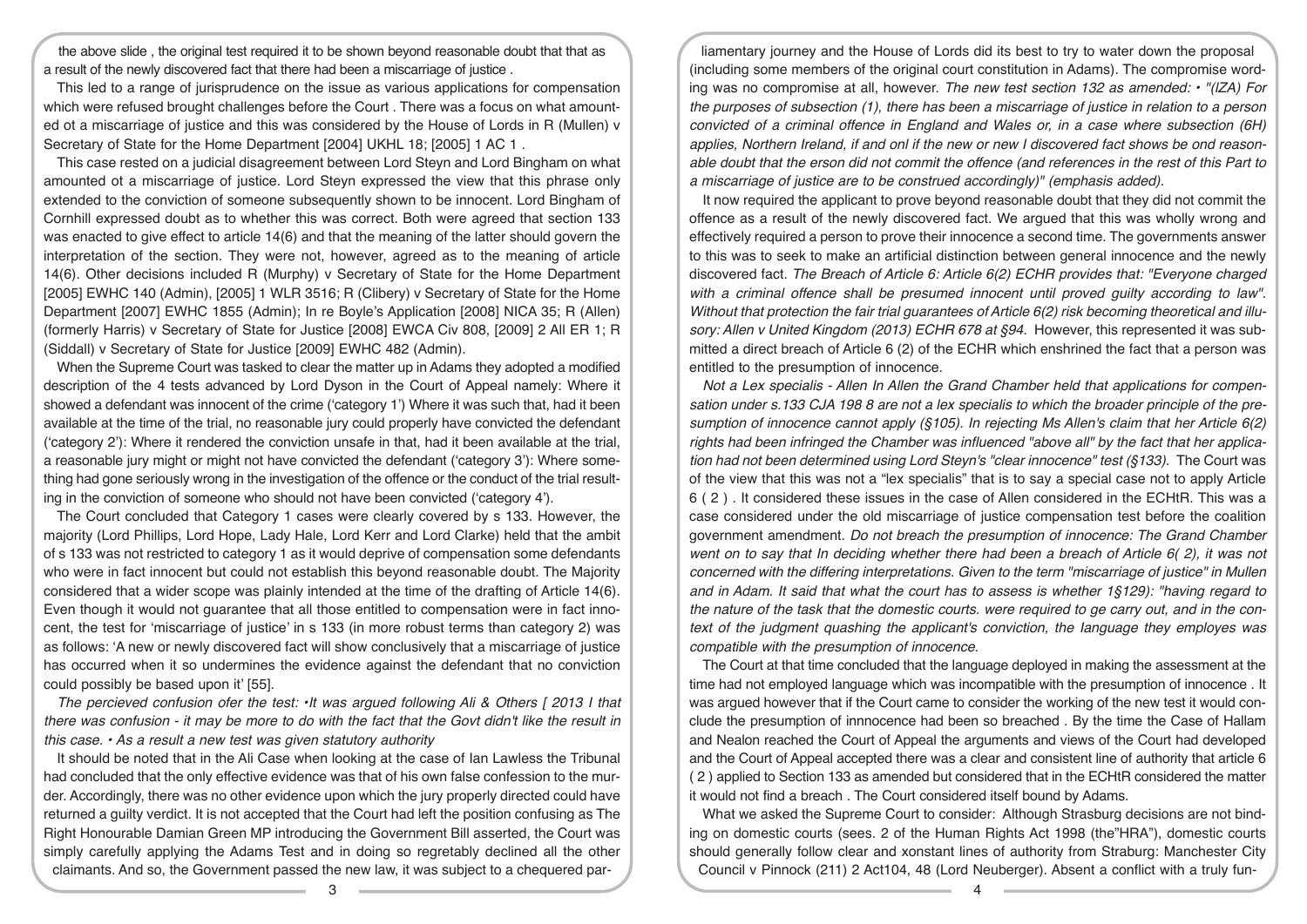damental principle of domestic law, some egregious oversight or a misunderstanding, they should follow decisions of the Grand Chamber: R (Chester) v Secretary of State for Justice [2014] 1 AC271m 27 (Lord Mance). So the stage was set for the Supreme Court to consider the issues . We invited the Court to follow the "clear and consistent" line of authorities from Strasbourg.*The Court of Appeal was right to hold that there is a clear and constant line of jurisprudence on the question of whether applications under s.133 are with the scope of Article 6(2) or a lex specialis. It accepted (§32) that Allen was intended to set out an authoritative exposition of the law. It has been followed in a number of subsequent cases (§33). The Court of Appeal's reservations were based on what was said by this Court in Adams and in Gale, but the Court rightly did not contend tha there had been any egregious oversight or misunderstanding on the part of the Straburg Court. Further: The clear innocence test is incompatible with Article 6(2) since it necessarily calls into doubt the applicant's innocence where s/he otherwise meets the s.133 criteria. We asked the court to declare that the law was incompatible as a result.* We asked the Court to conclude that the Governments new test was incompatitble with Article 6 (2) as it called into doubt the innocence of the applicant. '

Justice' intervened following publicaiton of its Report on the plight of the wrongfully convicted [4] Supporting Exonerees: ensuring accessible, continuing and consistent support . As they summmarise on their website "This report demonstrates how the criminal justice system fails to understand the issues facing exonerees: including practical assistance needed upon release, the negative impact of incarceration on mental health and the difficulties readjusting to everyday life. Exonerees do not receive the services and support needed to acclimatise and return to normal life upon release from prison. We note that some support services are available, but these are poorly resourced, often do not address the complex range of problems faced by exonerees and are largely available on an ad hoc basis. We recommend ambitious development of existing services that would provide accessible, consistent and continuing support for exonerees. We also set out that measures for exonerees should go further than financial and non-financial support and include a public acknowledgement that a wrong has happened.

We make 14 recommendations for reform, including: \*Better management of the transition from incarceration to release. \*The need for specialist psychiatric care. \*The setting up of a residential service to provide practical and welfare support to exonerees. \*An independent body to determine whether applicants are eligible for compensation. \*Automatic compensation for wrongful imprisonment, subject to certain exceptions. \*An apology and explanation of the failure that leads to a quashed conviction and, where necessary, a public inquiry."

So over 2 days in May 2018 battle lines were drawn for the Supreme Court to consider the issue of whether the government was breaching the presumption of innocence and this was broadcast to the media and interest parties[5] Judgment was handed on 30th January 2019 and the Court to the disappointment of the wrongfully convicted and many interested parties refused the appeal and found in favour of the Government on a 5:2 Majority. It may be summarised as follows: The Court was 5:2 against the applicants: *Mance-Refused to depart from Adams and Intervene over the new test limiting Compensatlcn to cat 1 cases. Even If wrong not convinced ECtHR would find the section in compatibIe - Hale - She agrees with Reed ( dissenting) that 6 121 ls engaged but cannot agree that the ECHR would find a violation, Wilson- attacks the ECHtR jurisprudence as hopelessly confused and recognises the claimants are likelv to prevail at the ECHtR. Hughes -Agreed wah Mance and Wilson - Lloyd Jones- Agrees with Mance and attaches importance to the fact that the ECHtR has not addressed why objectionable to require* 

*evidence establishing that claimant could not reasonably have been convicted. The ECHR is attacked as having unsettled jurisprudence. Reed - would allow appeal . No circs exist here to depart from the ECHR jurisprudence. Reed - would allow appeal. No circs exist here to depart from the ECHR jurisprudence. Finds it difficult to accept this court should adopt a construction it knows to be out of step with the ECHR. Kerr - Agrees with Reed. He rejects Mance's analysis because it would cut out a swathe of deserving applicants who are unable to prove their innocence even though they are in fact innocent.* And so, the Applicants have now accepted the Courts tacit invitation to refer the case to the ECHR.

*For the very reasons set out by Reed and Kerr •Article 6 ( 2 ) is engaged It is not a lex specialls · It is wrong to restrict the scheme to cat 1 cases (Mance ) · The Court has, attacked the Jurisprudence of the ECHR which in fact is a clear and consistent line of authority · There is every likelihood that the Court will find for the applicants to do otherwise would require the ECHR to say its jurisprudence was wrong As Kerr put it Phraseology should not determine the ability of those who are innocent but may not be able to prove it from being denied compensation Even their Lordships who are against the Claimants have accepted ECHR may find in their favour .* 

What is happening now ? The cases can take some time to navigate through the Court due to the demands upon the Court , but the case is now in what is called a "friendly settlement" Stage , however the UK Governent is unlikely to seek settlement as it is clearly in their interest to minimise the amount of compensation claims it considers . Once this stage is completed in November the case will advance to further Court directions and it is to be hoped this will lead to the case progressing in front of the Grand Chamber as soon as practicable .

*FinaI Thoughts on it: Any scheme which requires an applicant to prove their innocence a second time is simply wrong. We have no system at all for caring for the wrongfully convicted . When someone would be better treated if they were still an offender -there is something deeply wrong .* We argue that the way in which this has developed is simply wrong and is wholly detached from the plight of those the Court has declared as wrongfully convicted . We strongly agree with Lord Kerr that phraseology should not determine the ability of those who may be innocent but may not be able to prove it from being denied compensation .

The Supreme Court ( save for the disenting voices ) seem to have taken the case as a vehicle to attack the Jurisprudence of the Court of Human Rights , but how does that help the people who find their lives destroyed by a miscarriage of justice , denied their lives for years if not decades and released into an "alien world" , many of them never recover from what has happened to them , they suffer signficant mental health consequences and are unable to cope with the world they now find themselves parachuted back into.There is no support or safety net , it is as if they do not matter , they are the forgotten victims of our justice system .

We have held ourselves up as having a justice system to be admired across the world, yet when Iran and China have a better record of compensating the wrongfully convicted there is something serious wrong. To some degree this is part of a wider theme of how we also deal with miscarriages of justice and this is illustrated by the approach to older historical miscarriages of justice (a topic for our next article).

The only hope now is to get the case heard in Strasbourg as soon as practicable, particularly as the Government continues to make murmurings about wanting to withdraw from the ECHR and establish its own bill of rights. Some may well rightly think such a proposal has less to do with putting a post Brexit UK in charge of its own legal rights and has more to do with diminishing the ability of citizens to challenge their government.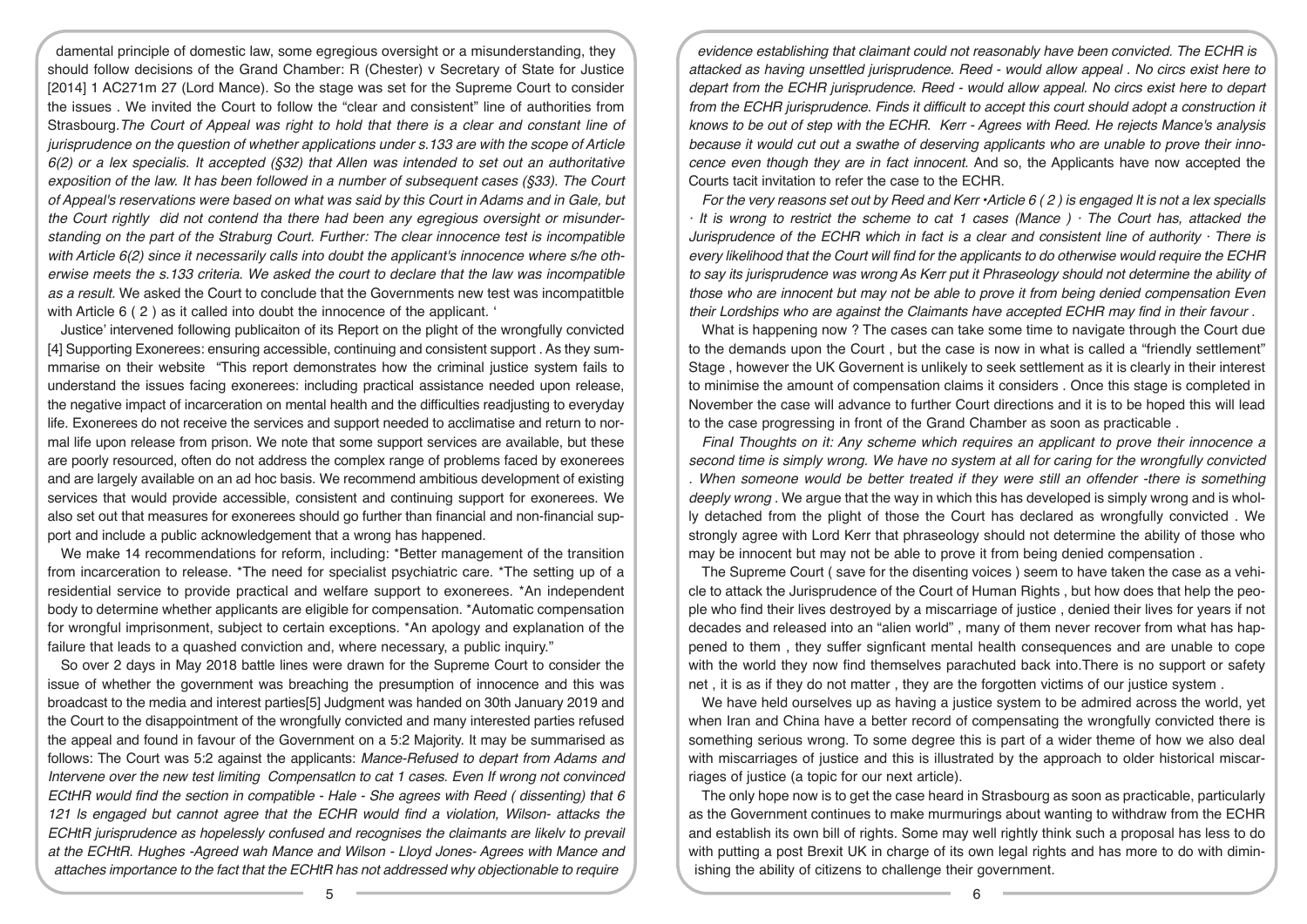# **Lack of Rule 35 Process In Prisons Unlawful**

Alexander Schymyck, Freemovement: The judgment of the Court of Appeal in MR (Pakistan) v Secretary of State for Justice & Others [2021] EWCA Civ 541 marks a major step forward in the battle over the use of immigration detention in prisons. The court has decided that the absence of a Rule 35 procedure for identifying vulnerable immigration detainees in prisons is irrational. Although the court held back from making a broader finding that this was systemically unfair, the Home Office and Ministry of Justice will surely have to provide something similar to Rule 35 in prisons in order to avoid further claims of this nature. The judgment confirms that the Home Office is already taking steps to amend the legal framework.

Rule 35 and vulnerable detainees. In summary, the problem is an inconsistency in the legal framework for immigration detention in prisons compared with immigration detention in removal centres. Detention of all immigration detainees must comply with the Adults at Risk policy. In immigration removal centres, doctors are additionally required by Rule 35 of the Detention Centre Rules 2001 to communicate their concerns about vulnerable detainees to the Home Office. There is no such requirement imposed on doctors in prisons. The result is that vulnerable detainees in prisons cannot in practice benefit from the Adults at Risk policy and suffer prolonged detention as a result.

In the High Court, Mr Justice Supperstone rejected the claim that this difference is irrational. As I pointed out on the UKCLA blog, this illustrated a problem with the very vague irrationality criterion used in UK public law. If such a glaring inconsistency is not found to be irrational, that suggests that the rationality ground of review is not working very well. Court of Appeal to the rescue. Fortunately, the Court of Appeal has now found that the difference is irrational. Lord Justice Dingemans said: "In my judgment, in the cases of both MR and AO, it was irrational, and was therefore unlawful, not to have ensured by means of a Rule 35 report or equivalent, that medical information showing concerns about past torture for both AO and MR was obtained at the commencement of or at any later time during their immigration detention. The reason for making the finding of irrationality in these individual cases is because Parliament has required the SSHD to issue guidance about the immigration detention of the particularly vulnerable, see section 59(1) of the Immigration Act 2016. The SSHD has adopted a policy which limits the detention of vulnerable immigrants. It is known that some immigration detainees may have suffered past torture. It is known that past torture makes immigration detainees vulnerable. It is known that many victims of torture will not volunteer the fact of torture for many good and varied reasons. In these claims evidence showed that MR and AO found it very difficult to talk about the circumstances which had caused their respective scarring.

Slightly oddly, the court then went on to conclude that, despite this error, the detention of the two claimants was not unlawful because the policy failure did not bear on the decision to detain, as required by the Supreme Court decision in Kambadzi. This is confusing because the key benefit of a Rule 35 report being issued is that it triggers a review of the decision to detain and in Kambadzi, the Supreme Court found that a failure to review detention at regular intervals in accordance with published policy did bear on the decision to detain. The policy failure here was even more closely relevant to the decision to detain than the failure to review in Kambadzi: it was a failure to review combined with a failure to acquire necessary information for that review. Damages for the claimants would have been nominal in any case, but it is still a disappointing aspect of the decision. The use of prisons as venues for immigration detention remains deeply problematic and the decision in this case will not solve it overnight, but it is an important step forward and the vindication of lots of hard work by those who provide legal representation to detainees in prisons despite the myriad difficulties of doing so.

#### **House of Lords: Prisons (Substance Testing) Bill**

The misuse of drugs is one of the biggest challenges faced by our prisons and young offender institutions. A survey by Her Majesty's Inspectorate of Prisons in 2019-20 showed that 40% of female prisoners and 45% of male prisoners found it quite easy or very easy to get drugs in prisons. Psychoactive drugs and the misuse of prescription-only medicines and pharmacy medicines in particular are a relatively new problem for our prisons and young offender institutions, but they are a growing and dangerous problem. We must take further action to identify prisoners and young offenders with substance misuse issues and ensure that they are offered the appropriate treatment. The Bill would boost the capability of prisons and young offender institutions in England and Wales to test for the use of illicit substances and would make key progress in combating the prevalence of drugs in prisons.

Members in both Houses are well aware of the scourge of drugs both in prisons and out in the wider community. The scale of the problem with drugs in prisons is demonstrated by the available data. In the year to March 2020, there were almost 22,000 incidents of drug finds in prisons in England and Wales alone. The highest number of incidents was over the past decade, with 182 kilogrammes of illicit drugs being recovered.

Drug use drives the increasing violence that we have seen in prisons. Debts are enforced, discharged or avoided through assaults on other prisoners or staff and incidents of self-harm. This is our chance to make a productive change to the prison drug testing framework, ensure that those with substance misuse issues are referred to the appropriate treatment and disrupt continued violence within our prisons and young offender institutions.

The Prison Service and the Youth Custody Service currently have the legal authority to test for controlled drugs, as defined under the Misuse of Drugs Act 1971, and specified substances listed in Schedule 2 to the Prison Rules 1999 and Young Offender Institution Rules 2000. In order to add a new drug to the list of specified substances, the Government need to individually add each and every new compound to it through secondary legislation. That process is resource-intensive and inefficient. Most importantly, it causes operational delays for prisons and young offender institutions, limiting their ability to deal with emergency healthcare cases and take appropriate disciplinary action. Despite the Prison Service and the Youth Custody Service updating the list at regular intervals, ill-intentioned drug manufacturers and chemical experts are able to quickly get around the law by producing modified variations of these drugs, meaning that prisoners and young offenders are no longer able to be tested for them and their use goes undetected.

I turn to the contents of the Bill. Its response to this issue is both simple and straightforward. The Bill adopts the definition of "psychoactive substances" provided by the Psychoactive Substances Act 2016, which will allow the Prison Service and the Youth Custody Service to test prisoners for any and all psychoactive substances now and in future. Similarly, the Bill permits prisoners and young offenders to be tested for the illicit use of prescription-only medicines and pharmacy medicines as defined by the Human Medicines Regulations 2012. The Bill also provides an express power for the use of prevalence testing, which, through the testing of pooled and anonymised samples, allows prisons and young offender institutions to identify new drug types in circulation and tailor treatment services and security countermeasures accordingly. I am convinced that this Bill will have a meaningful effect, future-proofing the drug testing framework and enabling it to quickly respond to a rapidly changing modern drugs trade. This will allow the Prison Service and Youth Custody Service to take the appropriate action needed to tackle the threat of drugs, whether that be in referring prisoners and young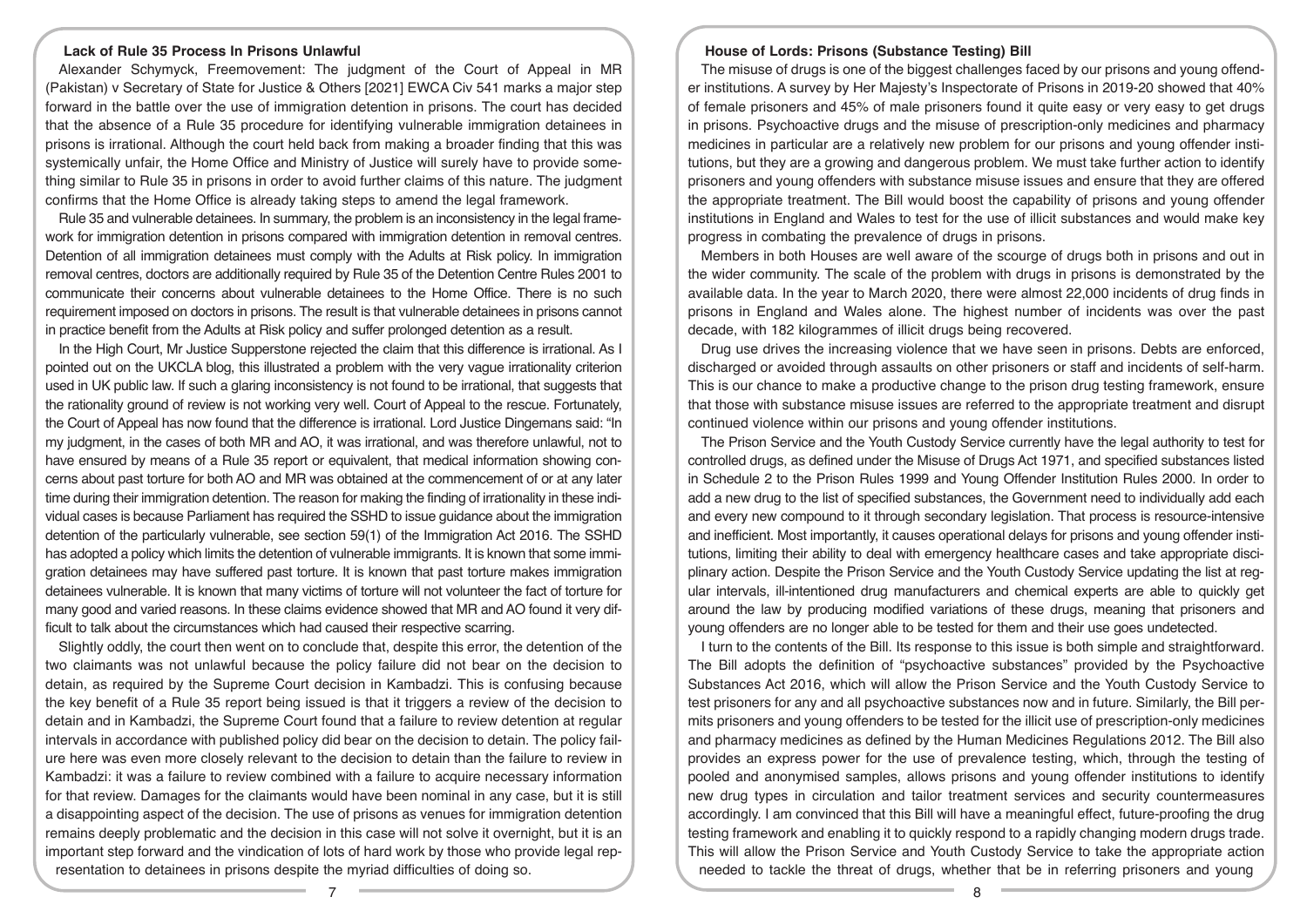offenders into healthcare treatments or in pursuing sanctions against those involved in the distribution and use of drugs. In conclusion, I earnestly hope that your Lordships will recognise the importance of making these changes, and speedily. We must act as soon as possible. We know that those who seek profit from drugs will stop at nothing to continue harming our prisons and young offender institutions. We must meet them with at least equal vigour in our measures of disruption. I appreciate that timescales are tight as we come towards the end of this parliamentary Session, but I sincerely hope that this Bill will be on the statute book. I look forward to hearing noble Lords' contributions in this Second Reading debate and hope that there will be support from across the House.

#### **System for Investigating Deaths in Immigration Detention Declared Unlawful**

Bilaal Shabbir , Freemovement: In Lawal v Secretary of State for the Home Department JR/626/2020, the Upper Tribunal has decided that the Home Office's policies on the death of immigration detainees are contrary to its procedural obligations under Article 2 of the European Convention on Human Rights to secure relevant evidence. An emphatic judgment by Mr Justice Lane and Upper Tribunal Judge Canavan found that the lack of guidance to officials considering the removal of potential witnesses was "legally deficient". It's pretty safe to say that our current Home Secretary has had a "Priti" rough time so far, not improved by the deluge of media coverage received by this judgment over the past 24 hours. The fact that the Home Office continue to defend cases like this probably doesn't help.

To set the scene, this case arose because of the death of a detainee, Mr Oscar Lucky Okwurime, in Harmondsworth Immigration Removal Centre. Mr Okwurime was only 36 years old when he was found dead in his room at 11:12 am on 12 September 2019. The applicant, Mr Lawal, had been good friends with the deceased and was a potential witness to the death. His request that his removal from the UK be deferred to assess whether his evidence was relevant was refused and he was given removal directions for 17 September 2019. On that day, an injunction was issued preventing his removal. On 21 October 2020, the Area Coroner for West London wrote to the Home Office confirming that Mr Lawal was "an important witness of fact and… the only live witness who can speak to… the presentation of the deceased in the days before his… death". At an inquest hearing in November 2020, the jury decided that the death was due to neglect attributed to "multiple failures to adhere to the healthcare policy".

The application for judicial review by Mr Lawal raised the questions of: Whether Mr Lawal's proposed removal was lawful; Whether the Home Office can lawfully remove a potentially material witness to a death in immigration detention where that witness has not yet given evidence and the coroner has not made an assessment of whether their evidence is required at an inquest; Whether the lack of guidance to officials considering removals on the obligations to investigate witnesses to a death, is lawful The answer to all three questions was a resounding no. The starting point was the procedural duty under Article 2. This requires "an effective, independent investigation into circumstances concerning the loss of life within the territory of the Member State concerned". In respect of the Home Office, this included an obligation to secure the evidence of potential witnesses and to encourage detention centre staff to be proactive in doing so.

The initial policy on deaths on detention was called Detention Services Order 08/14, published in 2012 and updated in 2016. The Upper Tribunal found that this policy gave rise to an "unacceptable risk" that the Home Office would fail to secure relevant evidence, as it only focused on obtaining evidence from detention centre staff and therefore was inadequate to its Article 2 duties. This was manifested in practice as well as in principle: a notice delivered

to detainees following the death of Mr Okwurime did not request them to come forward if they had relevant evidence and did not urge staff to be proactive in investigating any potential witnesses. A later version of the policy, dated August 2020, was still deficient because it still didn't impose a duty on the centre staff to be proactive in identifying relevant witnesses. This was important, said Lane J, because the detention centre staff "will inevitably be first on the scene".

The role of the coroner: Mr Lawal's lawyers argued that it should be up to the coroner to decide whose evidence about a death in detention is relevant. Before the coroner has made that decision, no removal of potential witnesses should be allowed. The tribunal rejected this argument. The proposal of leaving everything in the hands of the coroner was an "undue fetter on the ability of the respondent to discharge her statutory functions in the immigration field...[and] would be open to abuse". The coroner does not have the final approval on who can be removed — but the Home Office's obligations as an "irreducible minimum" are: To take immediate steps to ascertain whether any detainee has evidence to give about the death; To record, or facilitate the recording of, a statement of that evidence; To determine whether the individual is willing to give evidence at the inquest; To record relevant contact details of the individual, including in the country of proposed removal; and To consider the practicability of the individual giving evidence at the inquest either (i) by returning to the United Kingdom for that purpose or (ii) by giving evidence by means of video-link. The fact that officials who were considering removals were not told to have regard to such procedural obligations was legally inadequate. Officials are obliged to consider the likely importance of the detainee's evidence and their ability to maintain contact if removed from the UK.

Cases like this don't come up often, for obvious reasons, but fixing the glaring gaps on the investigation of deaths in detention is welcome in itself. More generally, the case highlights the importance and flexibility of the judicial review process — something which is under severe scrutiny at the moment. As Duncan Lewis Solicitors and Garden Court Chambers, representing Mr Lawal, put it: "but for the intervention of publicly-funded lawyers and last minute judicial review action, necessitated by what is now known to have been unlawful decisions to remove and failures to have in place adequate policy frameworks to ensure that evidence is secured, this important witness to a death in custody would have been removed from the jurisdiction and the coronial investigation weakened. Amongst other things, the case is a vindication of the rule of law and access to justice, guaranteed by judicial review. Without having a means of challenging his removal, Mr Lawal would probably have been removed and the inquest might not have been able to reach the same conclusion without his evidence — nor to hold the Home Office to account for its failures.

#### **Terrorism: Northern Ireland - Bombing of McGurk's Bar**

Colum Eastwood: To ask the Secretary of State for Northern Ireland, if he will commission a review into the accuracy of information given by Government Departments in the aftermath of the 1971 bombing of McGurk's Bar in Northern Ireland.Mr Robin Walker: The bombing of McGurk's bar was a terrible tragedy. The investigation by the Police Ombudsman of Northern Ireland found that erroneous suggestions that republican paramilitaries were responsible were made in the immediate aftermath of the explosion, noting that "Inconsistent police briefings, some of which inferred that victims of the bombing were culpable in the atrocity, caused the bereaved families great distress, which has continued for many years." The Police Ombudsman acknowledged that the prevailing situation in Northern Ireland at the time presented significant challenges to policing but concluded that the RUC investigation was not proportionate to the magnitude of the incident, which was one of the biggest losses of life during any incident of 'The Troubles' until the bombing of Omagh in 1998.The Police Ombudsman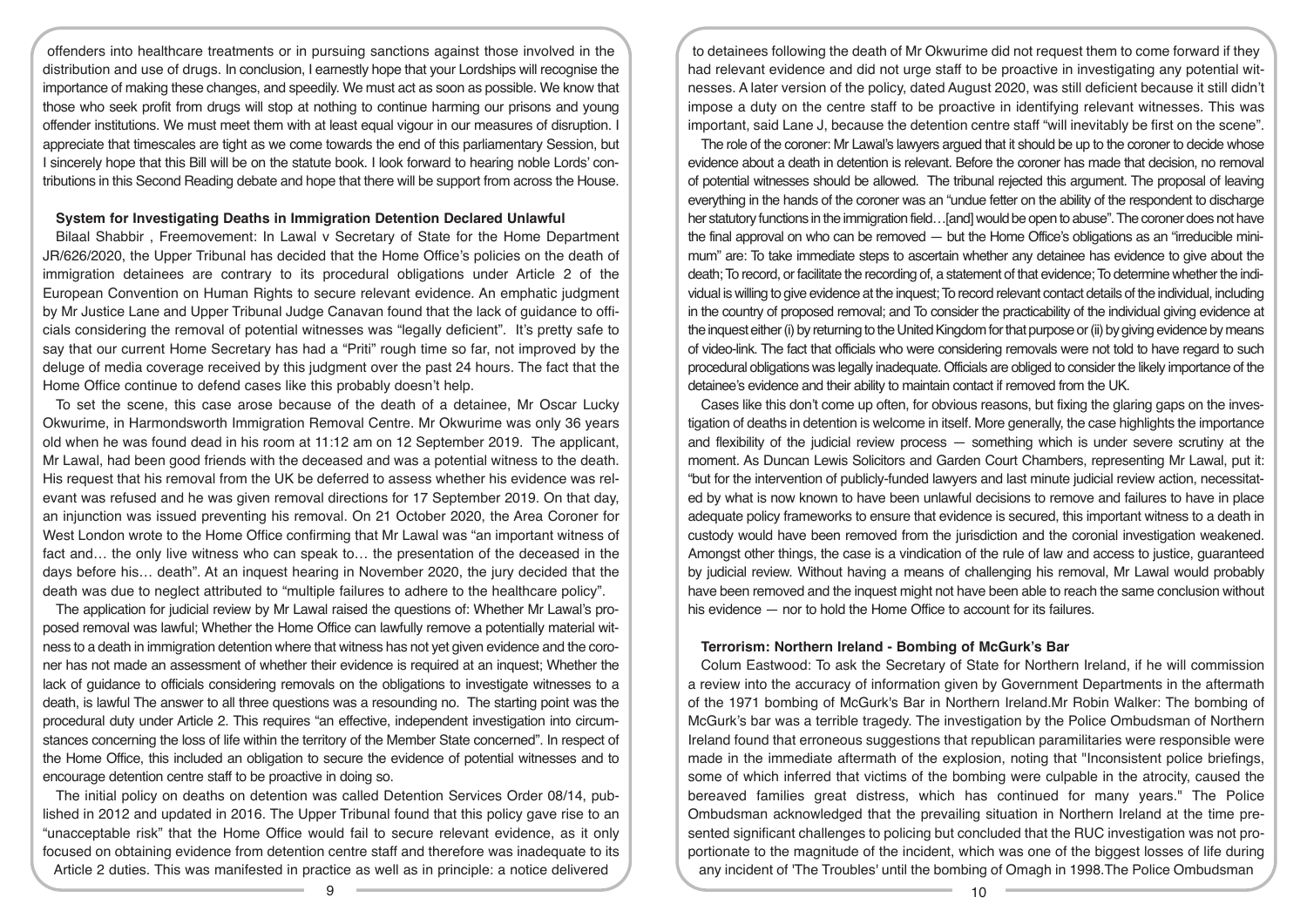also noted that "The tragedy for families, survivors and police is that the present process of seeking information, truth and justice is fragmented and inadequate." The Government remains committed to introducing legislation to address these issues and delivers for all those affected by the legacy of Northern Ireland's past.

[On 4 December 1971, the Ulster Volunteer Force (UVF), an Ulster loyalist paramilitary group, detonated a bomb at McGurk's Bar in Belfast, Northern Ireland. The pub was frequented by Irish Catholics/nationalists. The explosion caused the building to collapse, killing fifteen Catholic civilians—including two children—and wounding seventeen more. It was the deadliest attack in Belfast during the Troubles.]

#### **Hillsborough Police Face Trial Accused of Perverting Course of Justice**

*David Conn, Guardian:* Two former South Yorkshire police officers and the force's lawyer at the time of the Hillsborough stadium disaster in 1989 are on trial charged with perverting the course of justice over the amendment of police statements about the tragedy. Peter Metcalf, who was a partner at the firm of solicitors that acted for the force, Hammond Suddards; Donald Denton, a South Yorkshire police chief superintendent at the time; and Alan Foster, a detective chief inspector, were charged with the offences in 2017, after the conclusion of the new inquests into how 96 people died at the football ground. It is 32 years since the 96 were killed at the FA Cup semi-final between Liverpool and Nottingham Forest at Sheffield Wednesday's Hillsborough ground, due to a crush in the "pens" of the Leppings Lane terrace, which had been allocated to Liverpool supporters. Of the men, women and children killed, the youngest, Jon-Paul Gilhooley, was 10; the oldest, Gerard Baron, was 67.

Metcalf, Denton and Foster are each charged with two counts of the criminal offence that with the intention of perverting the course of justice, they did "acts tending and intended to pervert the course of justice". The charges relate to the alleged process after the disaster in which the accounts given by police officers who had been on duty at Hillsborough were amended or altered before being sent out by the force. The charges against Metcalf allege that he gave advice to South Yorkshire police on the alteration of the officers' accounts, and that he knew these amended accounts would then be given to West Midlands police. The West Midlands force had been appointed to investigate the circumstances of the disaster and provide support to the subsequent public inquiry held by Lord Justice Taylor, and the first inquest, which began in Sheffield in November 1990. The second charge against Metcalf alleges that he gave advice relating to the accounts of four South Yorkshire police officers in particular, concerning the monitoring of the Leppings Lane pens, and that he sent that advice to South Yorkshire police's then deputy chief constable, Peter Hayes.

The two counts against Denton allege that he ordered the amendment or alteration of South Yorkshire police officers' accounts, and that he provided altered accounts to West Midlands police. Foster is also charged with ordering the accounts of officers about what happened at Hillsborough to be amended or altered, knowing that the amended accounts would then be provided to West Midlands police, and with amending or altering some accounts himself. Lawyers representing Metcalf, Denton and Foster gave indications at a first court hearing in 2017 that they intend to plead not guilty to the charges. The trial, in front of Mr Justice William Davis, has been moved because of coronavirus protocols from Preston crown court, where it was planned to be held, to the Lowry theatre in Salford, which has been used as a court during the pandemic. The proceedings will also be broadcast live to St George's Hall in Liverpool, closer to home for many of the families whose relatives were killed at Hillsborough, to allow them and other people affected by the disaster the choice of attending the trial there. The trial is scheduled to last for 16 weeks.

#### **Miscarriages of Justice Appeals - No Plans to Review Substantial Injustice Test**

Barry Sheerman: To ask the Secretary of State for Justice, with reference to the March 2021 report of the all-party Parliamentary group on miscarriages of justice, what assessment he has made of the effect of the substantial injustice test on the ability of the Court of Appeal to correct miscarriages of justice in change of law cases including joint enterprise.

Chris Philp: MoJ is considering the findings of the Westminster Commission but there are currently no plans to review the substantial injustice test. Amending the test would require primary legislation and has wider implications than the work of the Criminal Cases Review Commission (CCRC). It would also not be appropriate to comment on how the Court of Appeal applies the test. Hansard, 19/04/2021, https://is.gd/0oe5tf

#### **Barristers Call on Ministers to Make Legal Aid Available in All Domestic Abuse Cases**

Alexandra Goldenberg, Justice Gap: The Bar Council is calling on ministers to make nonmeans tested legal aid available in all domestic abuse cases. If someone has a disposable income exceeding £733 per month or capital of over £8,000, they will be unable to access public funded legal advice in most circumstances. The barristers' representative group has made this recommendation against the backdrop of concerns over domestic abuse in the pandemic, citing Women's Aid, who have called Covid-19 a 'perfect storm' that can 'threaten to escalate abuse' and the UN who have described domestic abuse as a 'shadow pandemic'.

The Bar Council draws on figures released by the Ministry of Justice which show that there has been a reduction in legal aid expenditure on domestic abuse cases of 51% between 2008/09 and 2019/20. Research completed by Solace Woman's Aid found that in 2019, 30% of women seeking shelter from domestic abuse were turned away six or more times. Those who received assistance from a caseworker or solicitor were twice as likely to be housed by a local authority. The Bar Council makes this recommendation ahead of the Domestic Abuse Bill's return to the commons. The Bill, which has been widely criticised for excluding migrant women, is expected to reach Royal Assent in Spring 2021.

# **HMP Bedford – Many Long-Term Problems Persist**

A small local men's prison which has stood on the same site for more than 200 years, was found by inspectors to have been under considerable pressure from COVID-19 outbreaks. HM Inspectorate of Prisons (HMI Prisons) visited the prison in February and March 2021, at a time when Bedford held 372 prisoners. In 2018, the prison had been so poor, with significant violence problems, that it was subject to a rarely used HMI Prisons Urgent Notification. Bedford had increased the size of its safer custody team but many of HMI Prisons' previous concerns persisted. The reported level of assaults between prisoners and on staff was the highest of all similar prisons over the last year. Thirty per cent of prisoners said that they currently felt unsafe and nearly half said that they had been bullied or victimised by staff.

Mr Taylor said: "We saw some dedicated staff who interacted with prisoners well in order to provide good care and support. However, we also saw many examples of rule breaking going unchallenged, which fed the perception that prisoners could behave badly without fear of repercussion. "The quality of staff–prisoner relationships remained mixed, with not all staff buying into the vision of a rehabilitative approach set out by the governor." The report noted: "Forty per cent of officers had less than two years' service and 22% had joined in the 12 months since the beginning of the COVID-19 pandemic, and we were concerned about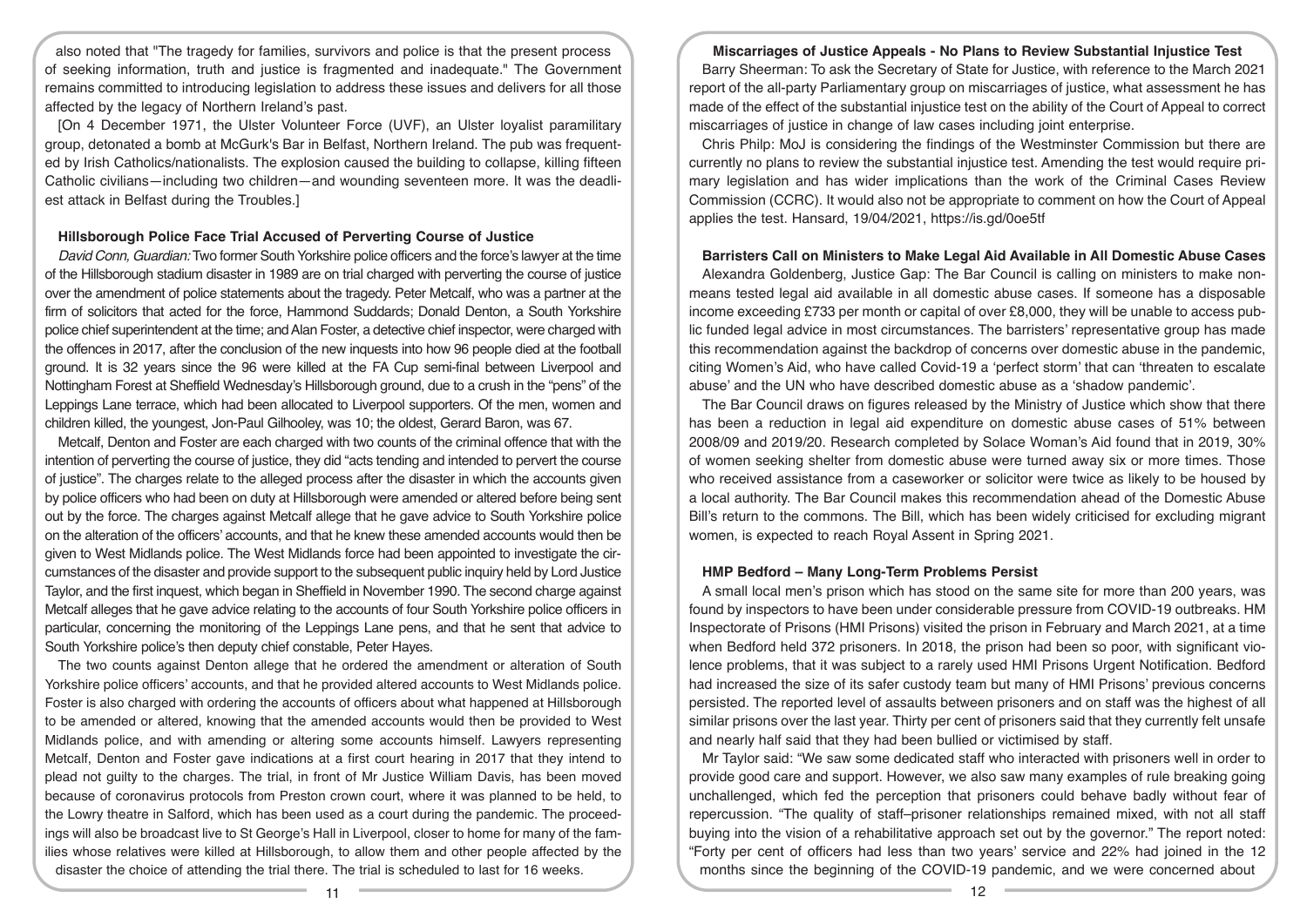their lack of skills in managing prisoners once the restricted regime was eased. A stronger presence of middle managers was not yet improving basic prison officer work." Weaknesses in the care and support given to those who were vulnerable or at risk of self-harm continued.

Senior leaders had an ambitious and clear vision for education, skills and work. However, the important focus on rehabilitation and release planning to reduce reoffending and improve successful resettlement had largely been lost at the start of the pandemic. The absence of support from the community rehabilitation company (CRC) staff was a huge frustration for the governor and others and left many prisoners ill-equipped for release. Mr Taylor added: "Direct support aimed at promoting positive family relationships had also ended a year ago and the slow implementation of in-cell telephones did not help in promoting contact with loved ones."

Overall, Mr Taylor said: "Many of the key concerns that we identify in this report reflect the challenges that leaders at Bedford have faced for many years. While improvements were evident under our test of respect, the more systemic issues of high levels of violence and underdeveloped staff–prisoner relationships persisted. The challenge of COVID-19 had led to poorer outcomes in rehabilitation and release planning and a lack of progress in our test of purposeful activity."

# **Scottish CCRC Refer Abel Muntean to High Court of Justiciary**

Scottish Criminal Cases Review Commission ("the Commission") has referred the sentence of Abel Muntean ("the applicant") to the High Court of Justiciary. After a trial at Edinburgh High Court in May 2019 the applicant was convicted of two charges of rape. On 4 July 2019 he was sentenced to a 10 year period of detention. He sought leave to appeal sentence and stated that the judge had failed to adequately account for his age and the sentence imposed was excessive. Leave to appeal was refused in November 2019. He applied to the Commission in November 2020 for a review of his sentence. During its review the Commission obtained a transcript of the sentencing hearing which ostensibly showed that the judge had not taken account of relevant factors concerning the applicant's age. The Commission has decided that a miscarriage of justice may have occurred and has referred the applicant's sentence to the High Court of Justiciary. In accordance with the Commission's statutory obligations, a statement of reasons for its decision has been sent to the applicant, the High Court, the Lord Advocate and Crown Office. The Commission has no power under its founding statute to make copies of its statements of reasons available to the public. This release is for information purposes only and the content of this news release should not be treated as forming part of the Commission's statement of reasons.

#### **Justice after 10 Long Years: APPEAL's Statement on the Post Office Scandal**

On Friday 23rd April 2021, the Court of Appeal quashed the convictions of 39 sub-postmasters and postmistresses. They had been privately prosecuted by the Post Office, alongside hundreds of others, for theft and false accounting in the years between 2000 and 2014. Although they had steadfastly maintained their innocence, the Post Office had denied that missing money could have been due to technical issues with a newly installed accounting system, Horizon. This was manifestly false. The court found multiple glitches with the system. Evidence suggests the Post Office was aware of them but pursued the prosecutions anyway. During their decade-long campaign for justice, some of the victims of this miscarriage of justice have died. Others have described how the convictions wreaked havoc on their lives – from prison sentences to bankruptcy and social isolation. One pregnant sub-postmistress gave birth in prison, another took his own life.

Emily Bolton, Director of APPEAL commented "it is a scandal that it has taken this long for these people to be vindicated and demonstrates that this country's system for identifying and rectifying miscarriages of justice is fundamentally broken. Wrongful convictions are emergencies and should be treated as such. As we head deeper into the digital age, this case should also be a warning to police and prosecutors that digital evidence is a minefield and any prosecution that relies on it should ensure that the evidence is reviewed by experts for both sides. Otherwise we will be seeing many more of these large-scale miscarriages of justice".

APPEAL: Fighting Miscarriages of Justice

### **Evidence Based Justice Lab! Researching Miscarriages of Justice**

Welcome to the Evidence Based Justice Lab! We are an interdisciplinary research group funded by UK Research and Innovation working at the intersection of cognitive psychology, data science, and law. Our focus is on better understanding how science and scientific methodology can improve practice and policy in the legal system and enhance the accuracy of trial proceedings. Our team includes academics and students, who collaborate on data-driven research and putting that research to work in the legal system. We conduct academic research, and also develop resources to make data that might be useful in developing legal policy and arguments accessible to people who might need it.

One way that we do this is through our Miscarriages of Justice Registry – the largest database of 'Error of Fact' (error with regard to facts that were believed to be true that were, in fact, not true) Miscarriages of Justice in the UK. This database includes case details, and also wiki pages that document research relating to leading causes of wrongful conviction. Selin Uyguc, a research assistant who worked on the database, described its importance: "Working on this database put me at the heart of some of the stories of those who the law has deeply wronged, and brought them to light. The research is not just about facts or numbers, but lives." We also run a small clinical programme where we work with practitioner partners on casework or policy work. We can also occasionally advise appellants directly on applications to the Criminal Cases Review Commission, although do not have the resources to advise in cases involving homicide or sexual offences.

# **Police Powers: 'Political Attack' on Gypsy, Roma and Traveller Communities**

Zohra Nabi, Justice Gap: The new Police, Crime, Sentencing and Courts Bill could lead to the criminalisation of the nomadic way of life, a cross-party group of MPs and peers heard yesterday. The the All-Party Parliamentary Group for Gypsies and Travellers meeting was held to discuss the impact of the Bill on Gypsy, Roma and Traveller communities. The Bill introduces a new criminal offence where trespassers have the intent to reside, and empowers police to seize vehicles, and carries potential fine or imprisonment and proposals would also amend police powers of eviction under the Criminal Justice and Public Order Act 1994, broadening the types of harm that can be caught to include damage, disruption and distress.

A briefing on the Bill issued on the 24 March by Abby Kirkby, Secretariat to the APPG, argued that the legislation would give the Police wide-ranging powers based on highly subjective criteria. Highlighting the disproportionate impact on minority and ethnic communities, which could bring the legislation in conflict with equality and human rights legislation, the briefing pointed out that Police Forces themselves disagree with the allocation of additional powers. Criminal sanctions deflect from the real issue. At the bare minimum, GRT communities need pitches where they can live safely & in a way that respects their nomadic way of life. Not criminalisation